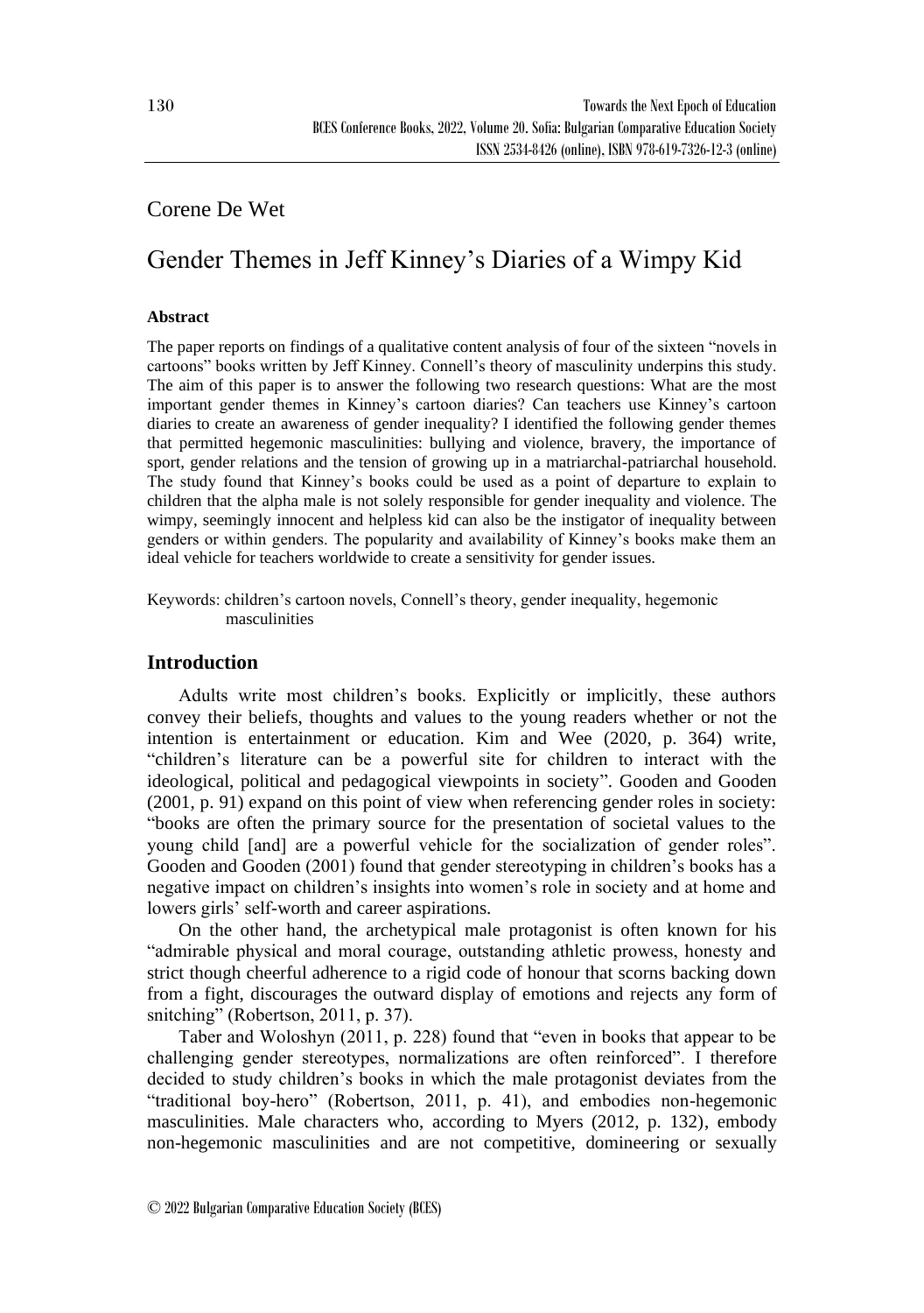predatory. These males are emotional and gentle. Rather than ostracising femininity, they often "mark themselves in feminine ways" (Myers, 2012, p. 132).

In my discussion of four of the *Dairy of a Wimpy Kid*-books I will argue that notwithstanding the non-hegemonic representation of the protagonist, these books reinforce hegemonic masculinities. The aim of this paper is to answer the following two research questions:

- What are the most important gender themes in Kinney's cartoon diaries?
- Can teachers use Kinney's cartoon diaries to create an awareness of gender inequality?

#### **Theoretical framework**

Connell's theory of masculinity underpins this study. Most of the research on men and masculinities focus on the idea of hegemonic masculinity. According to Carrigan et al. (1987, p. 92, in Coles, 2009, p. 31) hegemonic masculinity is "a question of how particular groups of men inhabit positions of power and wealth, and how they legitimate and reproduce the social relationships that generate their dominance".

Hegemonic masculinity is thus a "form of masculinity that legitimates unequal gender relations between men and women, and among men" (Connell, 1995, p. 92). According to Dragowski and Sharrón-del Río (2014, p. 1), Connell recognises "the hierarchies and interrelationships between the hegemonic, subordinated, complicit and marginalized masculinities, and theorized that, in our society, hegemonic masculinities subordinates other masculinities". Boys and men use a variety of strategies, among others bullying and violence, to assert power over women and other men, and to normalise their domination (Mayeza & Bhana, 2021).

#### **Research methodology**

Four of the sixteen *Diary of a Wimpy Kid* "novels in cartoons" books, written by Jeff Kinney, and originally published between 2007 and 2021, were used as data for this study (cf. Robertson, 2011, for the use of literature as data). These books are freely available in libraries and bookshops in printed, e-book and audio format. According to the cover page of the 2021-novel, *Diary of a Wimpy Kid: Big Shot*, over 250 million books have been sold and translated into 56 languages. The universal appeal and availability of the books open up the possibility of teachers worldwide using these novels as point of departure to discuss gender issues.

I followed Henning et al.'s (2011) guidelines for qualitative content analysis to reduce, condense and group the content of the four diaries. Guided by the research questions and Connell's (1995) theory of masculinity I immersed myself in the data (the four diaries). I gave codes to different "segments or units of meaning" (Henning et al., 2011, p. 105). After that, related codes were categorised and thematically organised. It is important to note that the data are a mix of text and images/cartoons. To enhance the credibility and quality of my study, I chose quotes to support the data carefully and avoided generalisations.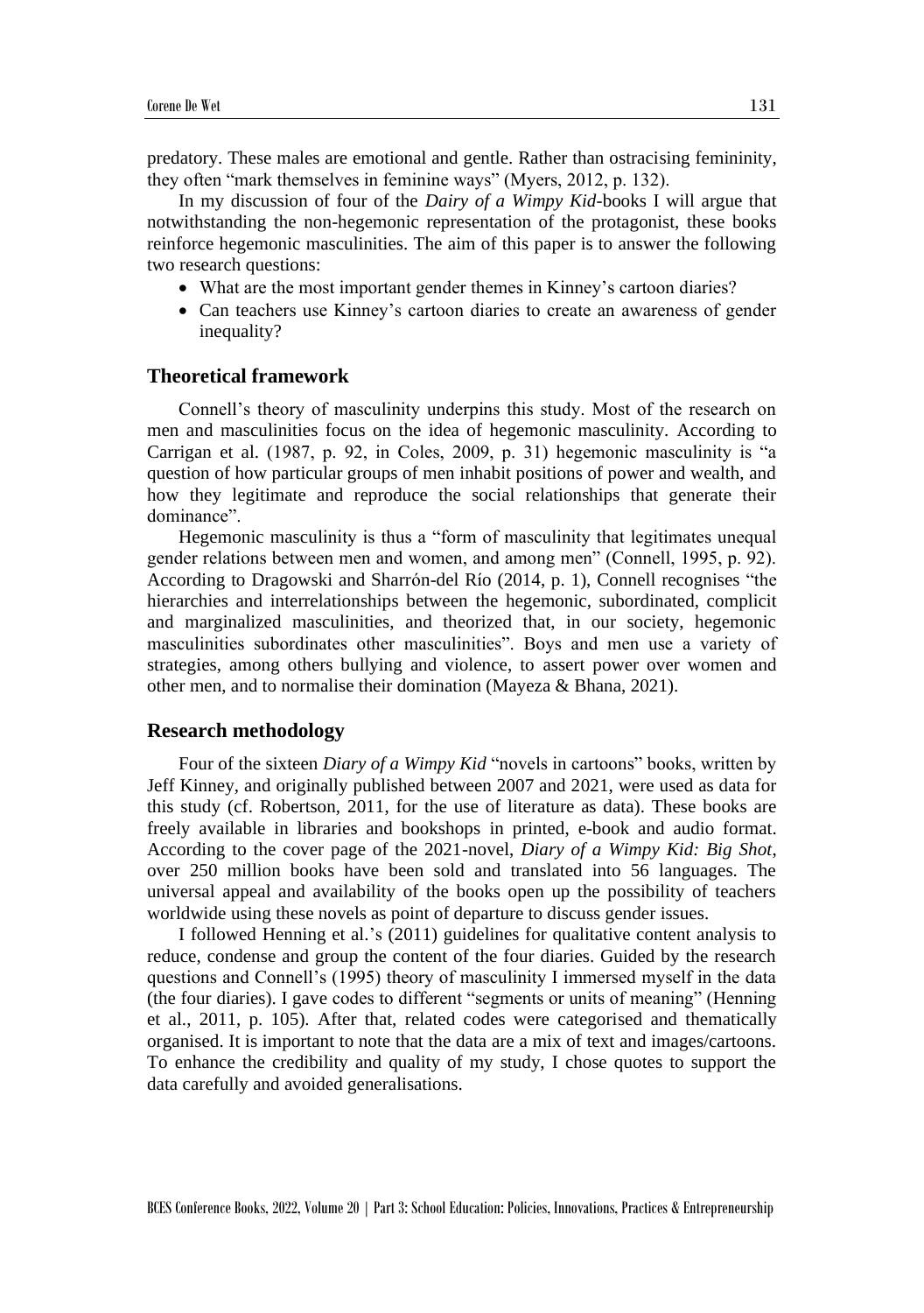## **Findings and discussion: Gender themes permitting hegemonic masculinities**

### *Bullying*

Bullying is characterised by the power imbalance between the bully and the bullied. According to the protagonist (Greg) bullying is a given during middle school due to this power imbalance: "You've got kids like me who haven't hit their growth spurt yet mixed in with these gorillas who need to shave twice a day. … And then they wonder why bullying is such a problem in middle school" (Kinney, 2015a, p. 3). The diaries provide examples of different types of bullying – verbal, public humiliation: "Barry Palmer, you still owe Bryan five dollars, you BUM!" (Emphasis in the original) (Kinney, 2015a, p. 165), shaming by mean, popular girls, "don't walk near our lunch table ... you're not even cute!" (Kinney, 2015a, p. 173), student-on-teacher bullying, "Hey, Mr. Ira, you pooped your pants again" (Kinney, 2015a, p. 175), as well as Internet bullying, "…the pictures were posted all over the Internet" (Kinney, 2016, p. 60).

Despite being a victim of bullying, Greg had no hesitation bullying other children. He bullied the kindergarteners that he had to walk home, under the guise of having "some fun with the kids" (Kinney, 2015a, p. 180). Greg took pride in initiating the verbal abuse of one of his classmates ("I STARTED THAT") (Kinney, 2015b, p. 12). The protagonist deliberately and cruelly ignored his friend, Chirag (Kinney, 2015b, p. 56). Greg did not hesitate to use mudslinging to take down the opposing candidate during his campaign for treasurer of the student government. One of his posters read: "Remember in second grade how Marty Poster had head lice. Do you want him touching YOUR money?" Greg was also guilty of body shaming his neighbour's son who wanted to be a professional basketball player when he grew up: "THINK AGAIN, SHAWN! NEITHER ONE OF YOUR PARENTS IS TALLER THAN FIVE-FOOT-TWO, AND YOU'RE THE ONLY 200-POUND SIX-YEAR-OLD I KNOW!" (Kinney, 2015b, p. 80). Greg justifies his bullying: "Before you go and say I'm a bad friend for Chirag, let me just say that in my own defence I'm smaller than about 95% of the kids at my school so, when it comes to finding someone I can actually pick on, my options are pretty limited" (Kinney, 2015b, p. 56).

The central theme of *Diary of a Wimpy Kid: Rodrick Rules* is Rodrick's relentless physical and verbal bullying of his younger brother, Greg. The protagonist is a helpless victim: "Rodrick can pretty much treat me any way he wants, because he knows there's nothing I can do about it" (Kinney, 2015b, p. 24). Greg was elated when his parents told him they were expecting another boy: "After all those years of getting pushed around by Rodrick, I was definitely ready to move up a notch on the totem pole" (Kinney, 2015b, p. 41). Unfortunately for him "Mom and Dad have always been SUPER protective of Manny, and they won't let me lay a finger on him, even if he totally deserves it" (Kinney, 2015b, p. 41).

While his older brother bullies Greg, Greg bullies his friend Rowley: "I guess I kind of felt sorry for Rowley, and I decided to take him under my wing. It's been great having him around, mostly because I get to use all the tricks Rodrick pulls on ME" (Kinney, 2015a, p. 20). The protagonist verbally, physically and emotionally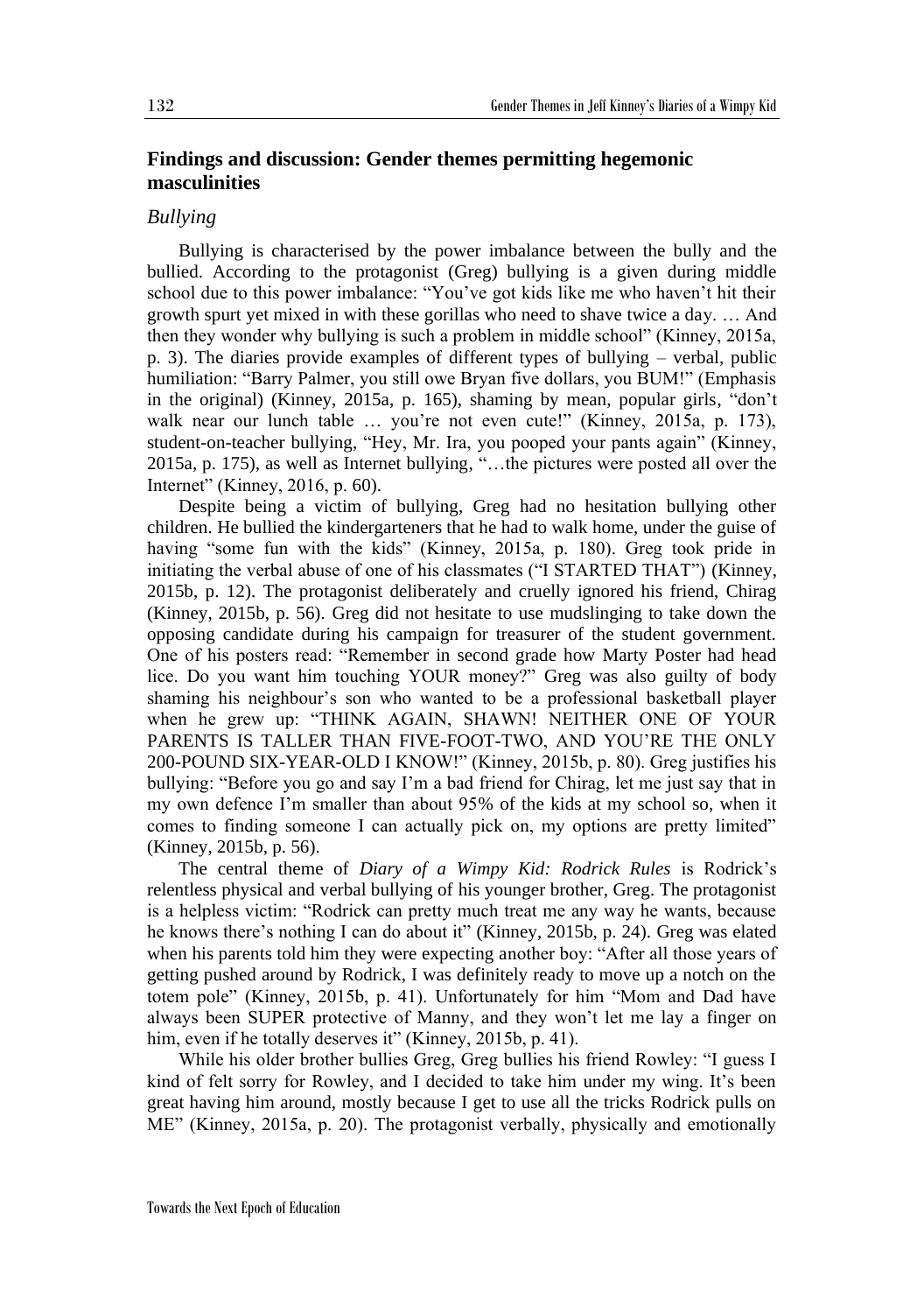bullies his friend. He even let Rowley take the blame for his wrongdoings (Kinney, 2015a).

Power imbalance between the bully and the bullied is fundamental in bullying. Therefore, it is understandable that one of the aims of the protagonist was to protect himself from bullying. He believes that one's popularity among fellow-students, physique and involvement in student government will safeguard him against bullying and gives him power over the football "jocks" (Kinney, 2015a, p. 44). Greg therefore spends time in a makeshift and a real gym, reads about wrestling, runs for the position of treasurer and volunteers for the position of safety patrol officer.

#### *Violence*

Violent confrontation between males is important in cementing the alpha male's dominance over other males. Reading the books reveals that the protagonist was often the victim of attacks by bigger boys. The diagram accompanying Greg's explanation why he prefers to call the diary a "journal" has a big boy punching Greg and calling him "SISSY!" (Kinney, 2015a, p. 183). It is important to note that Greg's cocky demeanour is often the reason why older or bigger boys chase or attack him. A point in case was the protagonist's description of how senior students, whom he and Rowley mocked and leered at during Halloween, chased them. The two boys took refuge at Greg's grandma's house until the coast was clear. A few months later, the boys caught up with Greg and Rowley: "Before we could make a run for it, we had our arms pinned behind our backs" (Kinney, 2015a, p. 210). The teenagers forced Rowley to eat a piece of "cursed" cheese that had been lying on the basketball court for months. Greg escaped a similar fate by telling the teenagers that he was allergic to dairy products (Kinney, 2015a, p. 215).

Despite his smug demeanour, the protagonist did not know how to fight. He therefore preferred to run for his life or hide the moment he smelled trouble. The following extracts from the diary highlights Greg and his friend's cluelessness when it comes to fighting. A heated verbal confrontation between Greg and Rowley regarding the intellectual ownership of cartoons attracted a crowd shouting "FIGHT! FIGHT! FIGHT" (Kinney, 2015a, p. 206). The protagonist emphasises the culture of violence at the school: "The kids at my school are ALWAYS itching to see a fight. Me and Rowley tried to walk away, but those guys weren't going to let us go until they saw us throw some punches" (Kinney, 2015a, p. 206). Neither Greg nor Rowley was in a "real fight before: I didn't know how I was supposed to stand or hold my fist or anything ... Rowley ... just started pacing around" (Kinney, 2015a, p. 207). The crowd dissolved at the arrival of a group of teenagers.

#### *Bravery*

The protagonists of children's books are usually brave and adventurous. Greg, however, is often portrayed as a scared boy who did his utmost to avoid confrontations or scary situations. During his class's trip to Hardscrabble Farm, he was for example petrified when he heard about Silas Scratch, who lived in the forest "and grew his fingernails really long" (Kinney, 2016, p. 135). Circumstances on the farm, however, seemed to force the frightened protagonist to dig deep and act as a leader: "Once it got DARK … the guys in my group were too scared to leave the fire to help me collect sticks. … So I went to look for firewood by myself" (Kinney,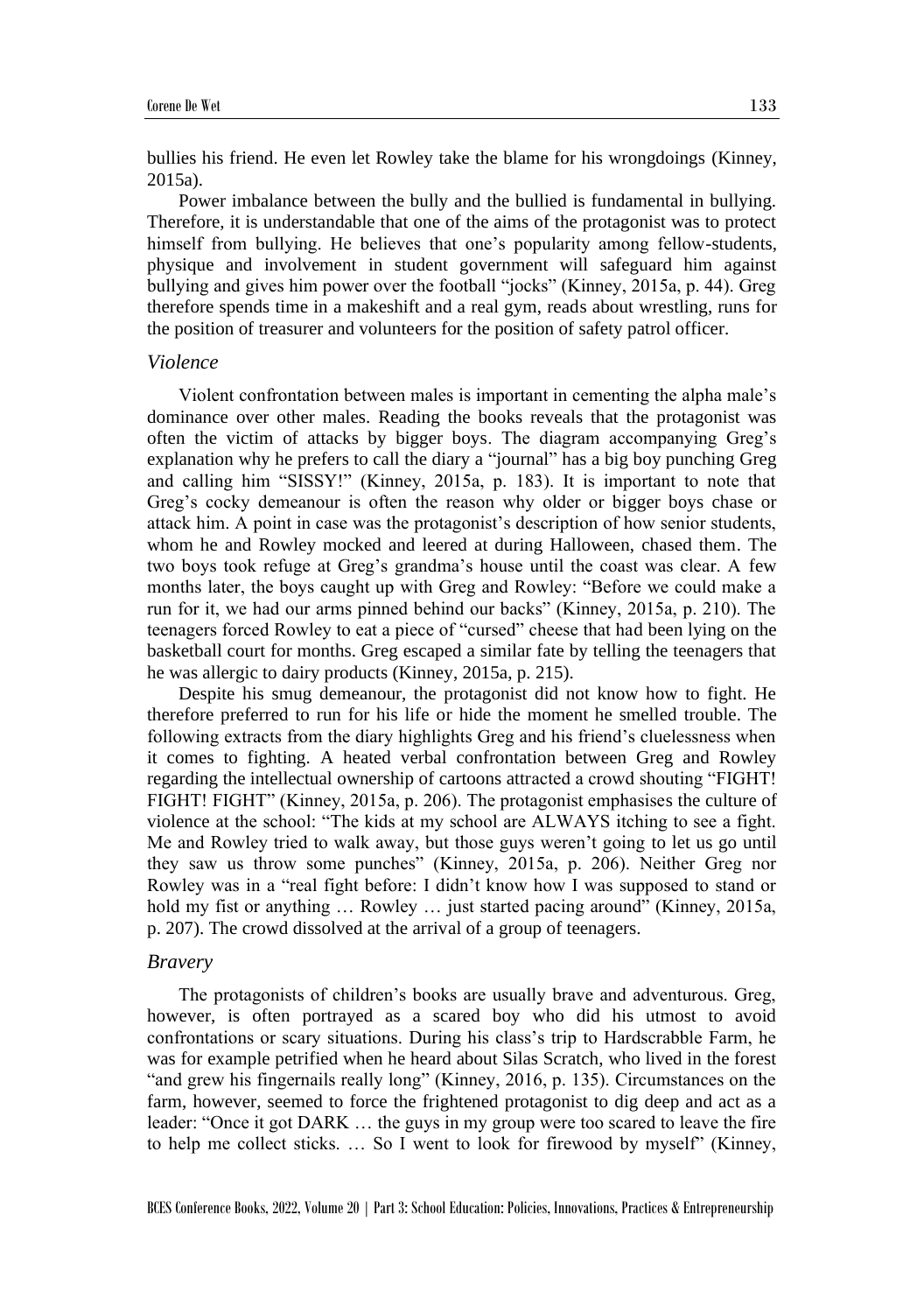2016, pp. 206-207). The latter example is one of only a few identified in the analysed data not depicting Greg as a clumsy and frightened boy.

#### *Importance of sport*

Hegemonic masculinity plays a fundamental role in sport due to the overemphasis on winning. According to English (2017, p. 183) hegemonic masculinity "marginalizes those that do not possess specific traits". The first paragraph of *Diary of a Wimpy Kid: Big Shot* leaves the reader with no illusions about the lack of athleticism of the protagonist: "I've heard that athletes are born with special genes that make them good at sports. Well, whatever those genes are, I guess I was born WITHOUT them" (Kinney, 2021, p. 1). According to Greg "Mom's always saying that everyone who's part of a team has an important role to play. But when it comes to sports it seems like my job is to make everybody ELSE look good" (Kinney, 2021, p. 1). The protagonist realises the importance of sport for men (his father): "I feel bad that I've never been good at sports, because I think Dad was hoping I'd be a star athlete" (Kinney, 2021, p. 9). Yet, he is upfront about his dislike of sport: He hated the physicality, "The thing I hate the most about running is that it makes you SWEAT" (Kinney, 2021, p. 102) and the aggressiveness thereof, "Our team was ready to fight for REAL" (Kinney, 2021, p. 158).

Greg's efforts on the sports field and in the swimming pool read like a comedy of errors: He did not get last place in the 50-meter sprint, because one of the athletes fell flat on his face. During a baseball match, he threw the ball through his team's net (Kinney, 2021). Greg's father forced him to join the swim team, because "Dad's got this idea that I'm destined to be a great swimmer or something" (Kinney, 2015b, p. 2). Greg did his utmost to skip swimming classes: He unsuccessfully tried to convince his dad to let him do Water Jazz with a group of elderly women. His only way out of the swimming classes was to "hide out in the locker room until practice was over" (Kinney, 2015b, p. 2). Greg's efforts to learn wrestling was a fiasco: After the school's Physical Education teacher announced that the boys would do a wrestling unit for six weeks, Greg rented a few video games "to learn some moves" (Kinney, 2015a, p. 78). With shock, Greg realised that the wrestling the teacher taught "is COMPLETELY different from the kind they do on TV". Greg was paired with Fregley – "the only kid light enough to be in [his] weight class". Fregley was too good for Greg: "he pinned me every which way you could imagine" (Kinney, 2015a, p. 83). Greg was in an inevitable position – he would have to fight Fregley every day for six weeks.

#### *Gender relations*

The diaries are about boys for boys. Although girls play a minor role in the diaries, it is important for the protagonist to emphasise his heterosexual orientation: "I have ALWAYS been into girls" (Kinney, 2015a, p. 7). It is thus important for him to be popular among the girls. Relationships with girls and popularity among them are, according to Greg, forever changing. During elementary school "the deal was, if you were the fastest runner in the school, you got all the girls … nowadays, it is a whole lot more complicated. Now it is about the kind of clothes you wear or how rich you are or if you have a cute butt or whatever" (Kinney, 2015a, p. 6). Greg figures that he is "somewhere around  $52<sup>nd</sup>$  or  $53<sup>rd</sup>$  most popular this year. But the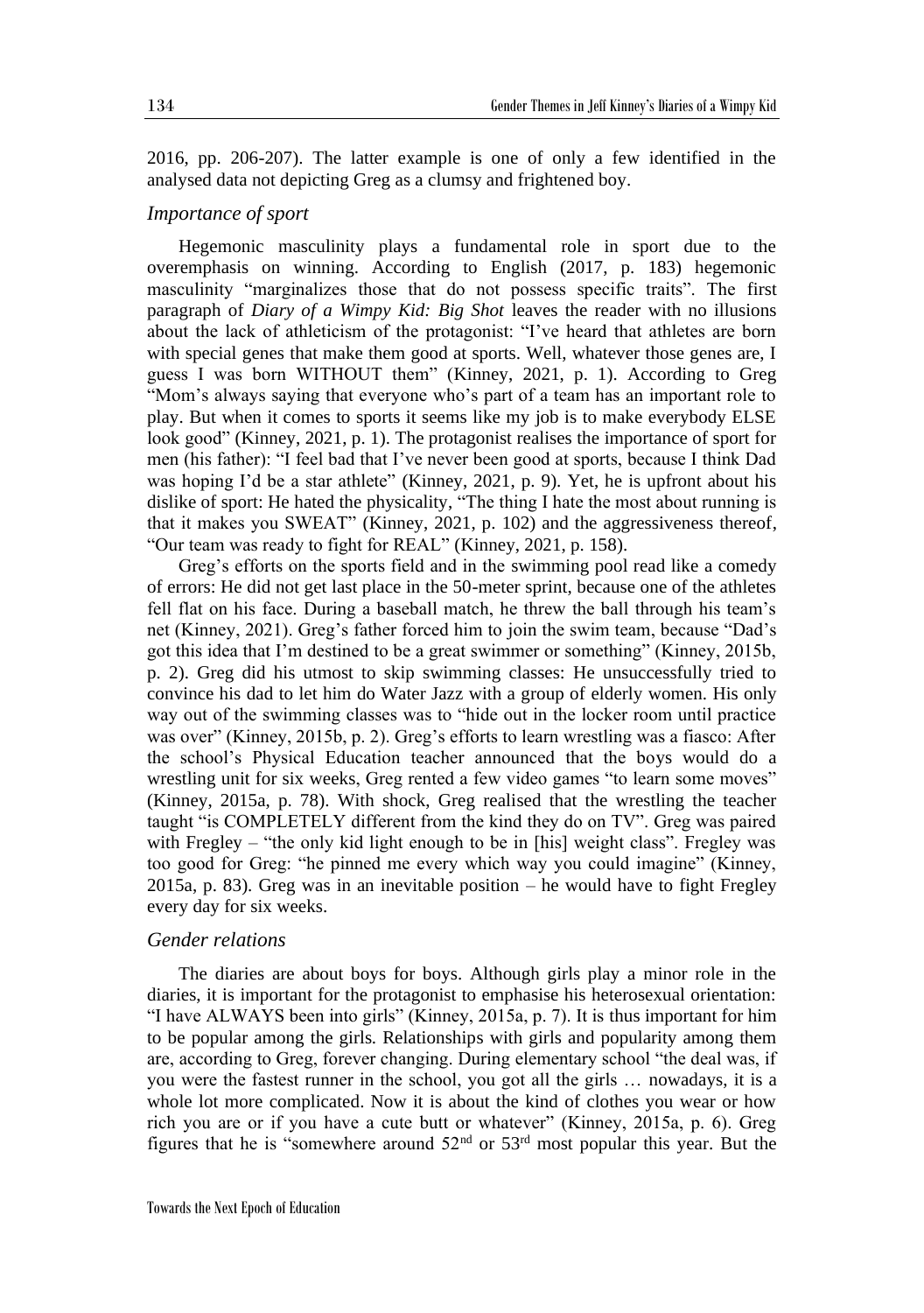good news is that I'm about to move up one spot because Charlie Davies is above me, and he's getting his braces next week" (Kinney, 2015a, p. 7).

Despite the protagonist's need to be acknowledged and admired by girls, his conduct towards them is humiliating and arrogant. The following two examples typify the power relations between the dominant male and the subordinate women, as well as the male's objectification of girls.

Greg had a bone to pick with Patty Farrell when she snitched on him during a Geography quiz. Greg signed up for the role of a tree in the school's production of *The Wizard of Oz*. This will give him the opportunity to throw apples at Patty, who plays the part of Dorothy. Greg got his revenge: "Seeing Patty standing [in the wings] reminded me why I signed up to be a Tree in the first place. … Pretty soon, the rest of the Trees started throwing apples, too. … Somebody knocked the glasses off of Patty's head, and one of the lenses broke" (Kinney, 2015a, pp. 112-113). Greg was quite thrilled with Patty's public humiliation: "I just hope that everyone who came to see the play was as entertained as I was" (Kinney, 2015a, p. 113).

In an effort to escape from his brother's wrath, Greg tried to hide in the bathroom of the old age home while visiting their grandfather. To his embarrassment, he was stuck in the women's bathroom for an hour and a half. Security escorted the "peeping tom" out. With time "the story went from me accidentally walking into the women's bathroom at Leisure Towers to me infiltrating the girls' locker room at Crossland HIGH SCHOOL" (Kinney, 2015b, p. 213). This resulted in boys congratulating him, calling him the "Stealthinator", and giving him high fives. "And for the first time ever I knew what it felt like to be the most popular kid at school" (Kinney, 2015b, p. 215).

#### *Growing up in a matriarchal-patriarchal household*

The protagonist grows up in a household that is neither matriarchal nor patriarchal. Greg's mum is more than a homemaker and mother – she is an activist petitioning for people "to stop using their phones and electronic gadgets for fortyeight hours" (Kinney, 2016, p. 3), a substitute teacher (Kinney, 2015b), and a baseball coach (Kinney, 2021). When Greg asked for a Barbie Dream House for Christmas when he was seven, his freethinking mom said "… it was healthy for me to 'experiment' with whatever kind of toys I wanted to play with" (Kinney, 2015a, p. 117). His dad, on the other hand "told me to start my wish list over and pick some toys that were more 'appropriate' for boys" (Kinney, 2015a, p. 117). It was important for Greg's dad to support any "manly" activities. He thus gave his son a new weight set, "that must have cost a fortune", for Christmas (Kinney, 2015a, p. 126) and forced him to be part of the swimming team. It was important for Greg's dad that he "learn how to do things by MYSELF [otherwise] I'm not gonna be able to survive in the 'real' world" (Kinney, 2016, p. 26). Greg tells the readers that his dad "hates how Mom still helps me get ready for school in the morning. She picks out my clothes the night before, and she has a chart hanging in the kitchen to help me stay on track" (Kinney, 2016, p. 26).

#### **Conclusion**

The four diaries that I used as data for my study tell the story of a small, clumsy, often cowardly and ineffective protagonist. Despite being subjected to verbal,